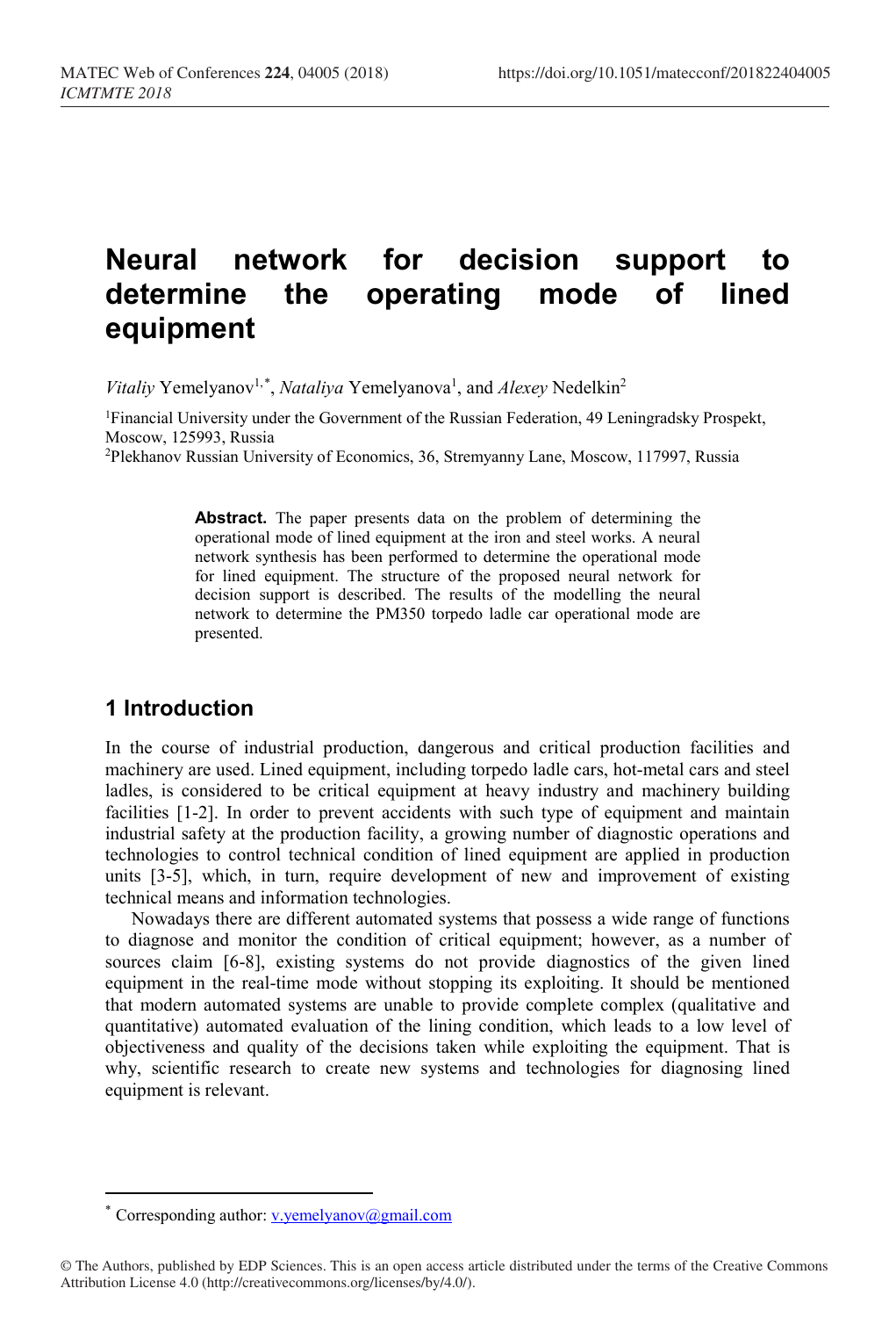# **2 Structure of neural network for decision support to determine the operation mode of lined equipment**

In the process of monitoring and technical diagnostics of the state of the lined equipment, the compulsory operation is the evaluation of the operating mode of the diagnosed equipment taking into account the revealed defects in the lining. In practice, a technologist based on his personal experience performs this operation manually. It increases subjectivity and leads to significant errors. It is proposed to automate the mode evaluation operation. The neural network usage is offered for this purpose.

The decision-making support in respect of the selection of the operating mode for lined equipment consists of three main stages.

At the first stage, a number of factors are formed and coded. On this basis, the technologist makes a decision to transfer the lined equipment to the relevant operating mode. The main factors influencing the technologist's decision on the mode of operation of lined equipment are given in Table 1.

| No                      | The                                         | <b>Factor description</b>                                                      |  |  |
|-------------------------|---------------------------------------------|--------------------------------------------------------------------------------|--|--|
|                         | factor                                      |                                                                                |  |  |
|                         | code                                        |                                                                                |  |  |
| $\mathbf{1}$            | A                                           | Performance characteristics of the lined equipment                             |  |  |
| 1.1                     | ac                                          | The number of liquid metal castings produced or the utilization period         |  |  |
| 1.2                     | a <sub>mc</sub>                             | Maximum permissible values: the number of castings or the utilization period   |  |  |
| 1.3                     | $a_{tm}$                                    | Maximum permissible values: the period of liquid metal in a lined equipment or |  |  |
|                         |                                             | time of continuous operation                                                   |  |  |
| 1.4                     | $a_{tr}$                                    | Actual values: the period of liquid metal in a lined equipment or time of      |  |  |
|                         |                                             | continuous operation                                                           |  |  |
| $\mathbf{2}$            | B                                           | Liquid metal specific features                                                 |  |  |
| 2.1                     | b wn                                        | Maximum permissible weight (mass) of the liquid metal                          |  |  |
| 2.2                     | $b_{wr}$                                    | Actual weight (mass) of the liquid metal cast                                  |  |  |
| $\overline{2.3}$        | $b_{tm}$                                    | Maximum permissible temperature of the liquid metal                            |  |  |
| 2.4                     | $b_{tr}$                                    | Actual temperature of the liquid metal cast                                    |  |  |
| $\mathbf{3}$            | C                                           | Specific features of the lining for the lined equipment                        |  |  |
| 3.1                     | $c_{pm}$                                    | Maximum permissible number of the damaged sections of the lining               |  |  |
| 3.2                     | $c_{pr}$                                    | Actual number of the damaged sections of the lining                            |  |  |
| $\overline{3.3}$        | $C_{gm}$                                    | The maximum permissible depth of the lining burnout                            |  |  |
| $\overline{3.4}$        | $C_{\rm gr}$                                | Actual depth of the lining burnout                                             |  |  |
| 3.5                     | c <sub>sm</sub>                             | The maximum permissible area of the lining burnout                             |  |  |
| 3.6                     | $c_{sr}$                                    | Actual area of the lining burnout                                              |  |  |
| $\overline{\mathbf{4}}$ | D                                           | Specific features of the lined equipment housing                               |  |  |
| 4.1                     | $d_{\scriptscriptstyle\rm I\hspace{-1pt}I}$ | Permissible state of the lined equipment housing                               |  |  |
| 4.2                     | $d_{p}$                                     | Actual state of the lined equipment housing                                    |  |  |
| 5                       | E                                           | <b>Features of the production process</b>                                      |  |  |
| 5.1                     | $e_i$                                       | The amount of planned liquid metal for transportation                          |  |  |
| 5.2                     | e <sub>f</sub>                              | Actual transported amount of the liquid metal                                  |  |  |

At the second stage, a criterial assessment of the state of the factors is made at the time of making a decision to transfer the lined equipment to the appropriate operating mode. The evaluation criteria for every factor and sub-factors are shown in Table 2.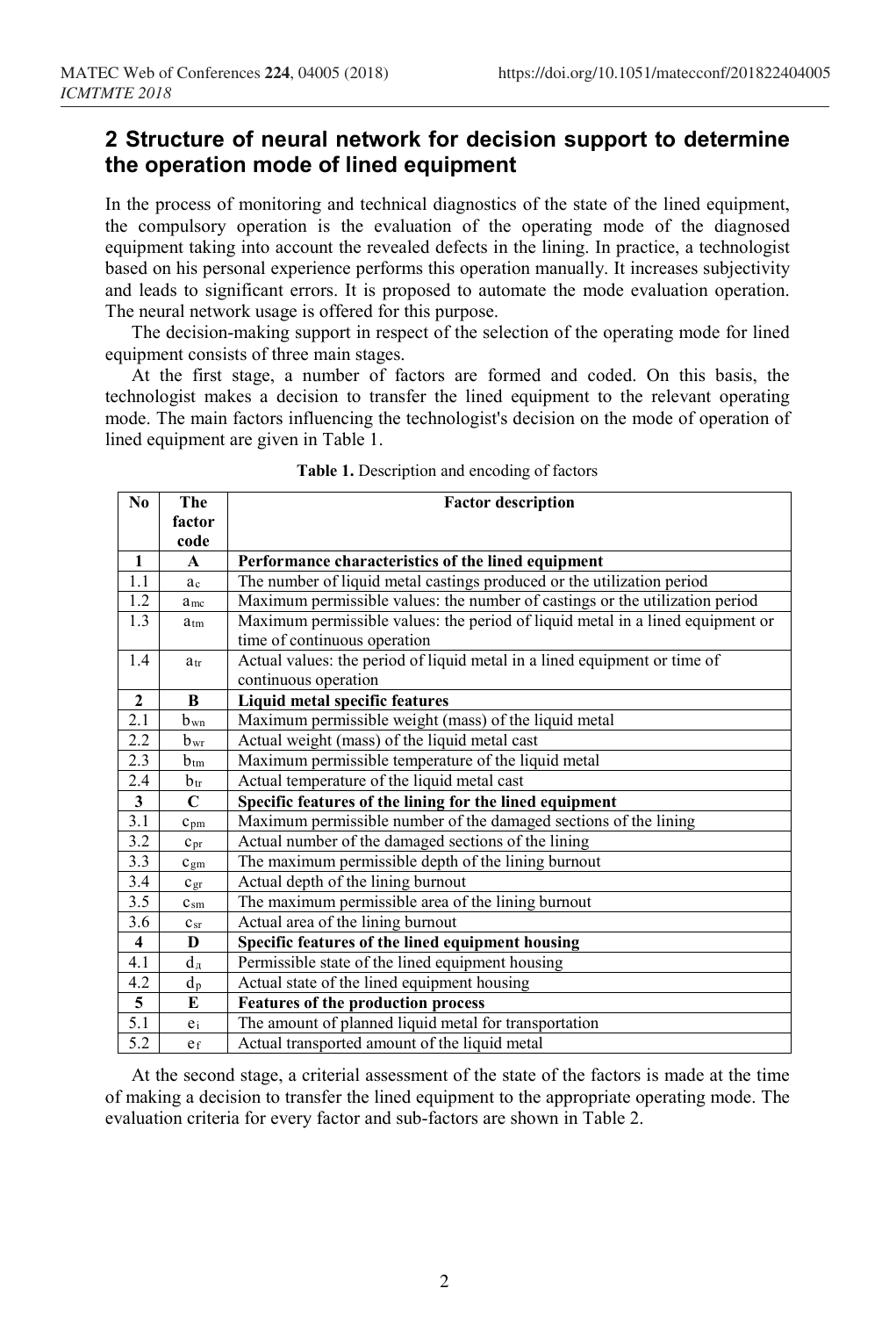| Factors       | Assessment criterion                                                                                                                                                                                     | Outcome        | Comments                                                                                                              |
|---------------|----------------------------------------------------------------------------------------------------------------------------------------------------------------------------------------------------------|----------------|-----------------------------------------------------------------------------------------------------------------------|
| A             | $(a_{mc} \geq a_c) \wedge (a_{tm} \geq a_{tr})$                                                                                                                                                          | A1             | Standard operation of lined equipment is permitted                                                                    |
|               | otherwise                                                                                                                                                                                                |                | Standard operation of lined equipment is prohibited                                                                   |
|               | $(a_{\rm mc} - a_{\rm c}) > 0$                                                                                                                                                                           | A2             | The resource of castings is not depleted or the utilization<br>period has not finished                                |
|               | $(a_{mc} - a_c) \leq 0$                                                                                                                                                                                  |                | The resource of castings is depleted or the utilization period<br>finished                                            |
|               | $a_{tm} \geq a_{tr}$                                                                                                                                                                                     | A <sub>3</sub> | The time of the presence of liquid metal in lined equipment<br>within the permissible limits                          |
|               | otherwise                                                                                                                                                                                                |                | Urgent discharge of liquid metal. The permissible time of<br>liquid metal in lined equipment has been exceeded        |
|               | $(b_{\rm wn} - b_{\rm wr}) > 0$                                                                                                                                                                          | B1             | Standard operation of lined equipment is permitted                                                                    |
| B             | otherwise                                                                                                                                                                                                |                | Standard operation of lined equipment is prohibited as the                                                            |
|               |                                                                                                                                                                                                          |                | weight of the metal cast exceeds the permissible value.                                                               |
|               | $(b_{tm} - b_{tr}) > 0$                                                                                                                                                                                  | B <sub>2</sub> | Standard operation of lined equipment is permitted                                                                    |
|               | otherwise                                                                                                                                                                                                |                | Standard operation of lined equipment is prohibited                                                                   |
| $\mathcal{C}$ | $(c_{pm} \geq c_{pr}) \wedge (c_{gm} \geq c_{gr}) \wedge (c_s$<br>$m \geq c_{sr}$ ) $\wedge$<br>C1<br>$\wedge$ (a <sub>mc</sub> $\ge$ a <sub>c</sub> ) $\wedge$ (b <sub>tm</sub> $\ge$ b <sub>tr</sub> ) |                | Standard operation of lined equipment is permitted. The<br>state of the lining equipment is satisfactory.             |
|               | otherwise                                                                                                                                                                                                |                | Standard operation of lined equipment is prohibited. The<br>state of the lining is unsatisfactory.                    |
|               | $(c_{pm}-c_{pr}) \wedge (a_{mc} \geq a_c)$<br>$\wedge$ (b <sub>tm</sub> $\geq$ b <sub>tr</sub> ) $\geq$ 0                                                                                                |                | Standard operation of lined equipment is permitted                                                                    |
|               | otherwise                                                                                                                                                                                                | C2             | Standard operation of lined equipment is prohibited. There<br>is a great number of sections with the damaged lining.  |
|               | $(c_{gm} - c_{gr}) \wedge (a_{mc} \geq a_c)$<br>$\wedge(b_{tm}\geq b_{tr})>0$                                                                                                                            |                | Standard operation of lined equipment is permitted                                                                    |
|               | otherwise                                                                                                                                                                                                | C <sub>3</sub> | Standard operation of lined equipment is prohibited. The<br>depth of the lining burn-out exceeded the critical value. |
|               | $(c_{gm} - c_{gr}) \wedge (a_{mc} \geq a_c)$<br>$\wedge (b_{tm} \geq b_{tr}) > 0$<br>C <sub>4</sub><br>otherwise                                                                                         |                | Standard operation of lined equipment is permitted                                                                    |
|               |                                                                                                                                                                                                          |                | Standard operation of lined equipment is prohibited. The<br>area of the lining burn-out exceeded the critical value.  |
| D             | $d_p \subset d_{\mathfrak{A}} \wedge (d_{\mathfrak{t}m} > d_{\mathfrak{t}r})$                                                                                                                            | D1             | The housing of the lined equipment is ready for                                                                       |
|               |                                                                                                                                                                                                          |                | performance.                                                                                                          |
|               | otherwise                                                                                                                                                                                                |                | The housing of the lined equipment is ready for<br>performance.                                                       |
|               | $(e_i - e_f) \geq 0$                                                                                                                                                                                     | E1             | The plan for the liquid metal transfer has not been fulfilled.                                                        |
| E             |                                                                                                                                                                                                          |                | Lined equipment utilization is required.                                                                              |
|               | otherwise                                                                                                                                                                                                |                | The plan for the liquid metal transfer has not been fulfilled.<br>Lined equipment utilization is not required.        |

Every factor is characterized by an evaluation of its sub-factors. However, the set of production regulations presented in Table 2 is not sufficient to determine the mode of operation of the lined equipment, as these regulations take into account only the quantitative state of the lining, but they do not consider its qualitative state. A criterion assessment of the factors of the state of lined equipment is required to identify the possible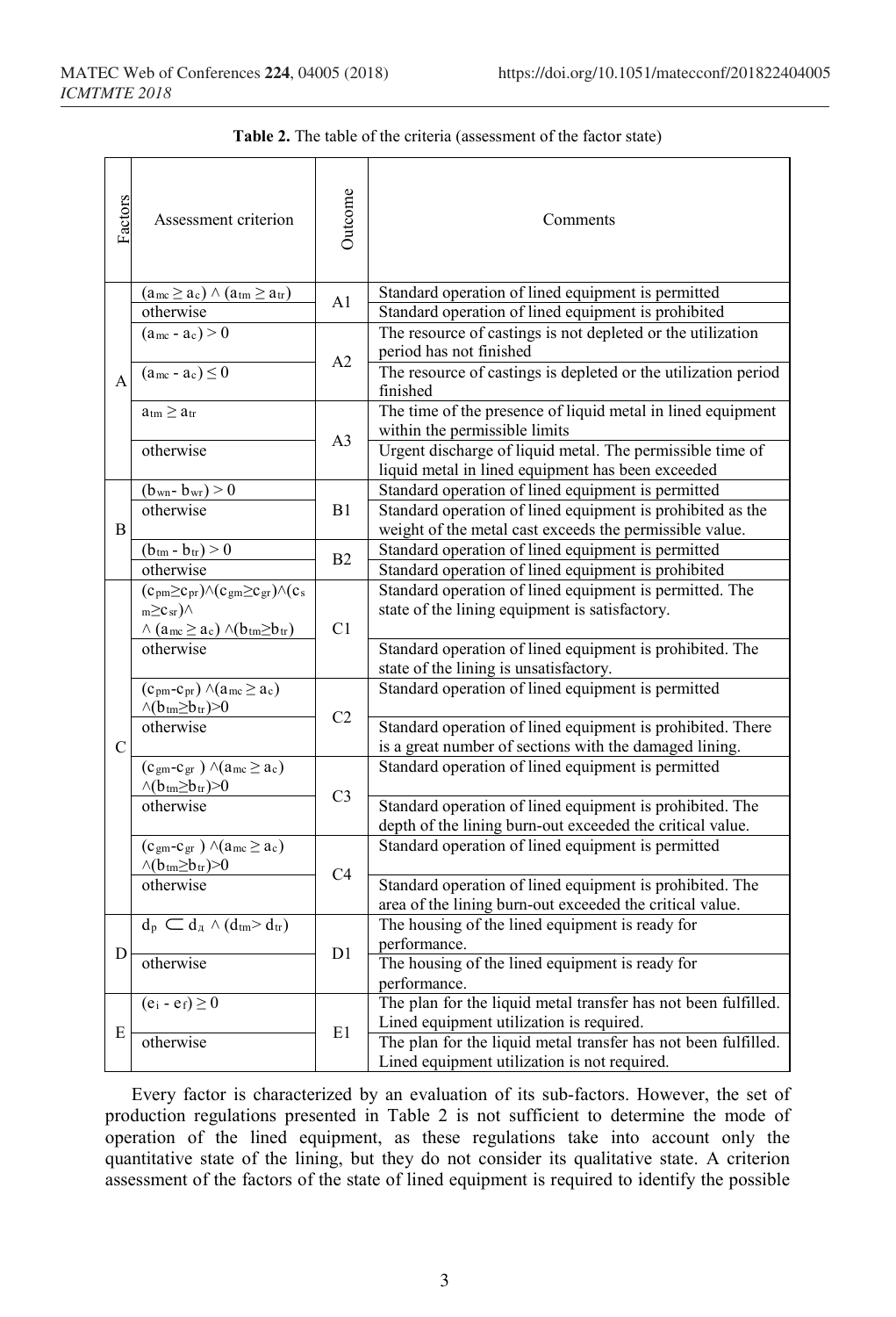outcomes in evaluating the current state. To evaluate the calculated outcomes, it is proposed to use a neural network.

At the third stage, the neural network estimation of the factors is performed, with the definition of the specific mode of operation of the lined equipment. The use of a neural network in this case is justified by the fact that it is easy to adapt this method to any lined equipment (torpedo ladle cars, steel ladle, etc.) by learning the neural network the number of outcomes and modes of operation that are characteristic for the relevant type of the lined equipment.

The structure of the neural network for determining the operation mode of lined equipment is shown in Fig. 1.

The input of the neural network receives the values of the factors. In the hidden layer of the neural network, the outcomes are evaluated based on the factors formed, taking into account the qualitative state of the lining. The output layer of the neural network consists of one neuron that performs the classification of the operating modes of lined equipment. In this case, the fragmentation of the effect of factors on the outcome is carried out in the hidden layer, i.e. input values are supplied to the input of not all the neurons of the hidden layer. Required input values are given only to those hidden layer neurons that are responsible for evaluating the relevant outcome.



#### **Fig. 1.** The structure of the neural network for determining the operation mode for the lined equipment.

The following modes of the torpedo ladle cars are classified by means of the neural network:

1. «Normal» – the mode of the standard operation of the torpedo ladle cars;

2. «Usage + Monitoring» –the mode of operation of lined equipment with monitoring and diagnostics of its state in real time;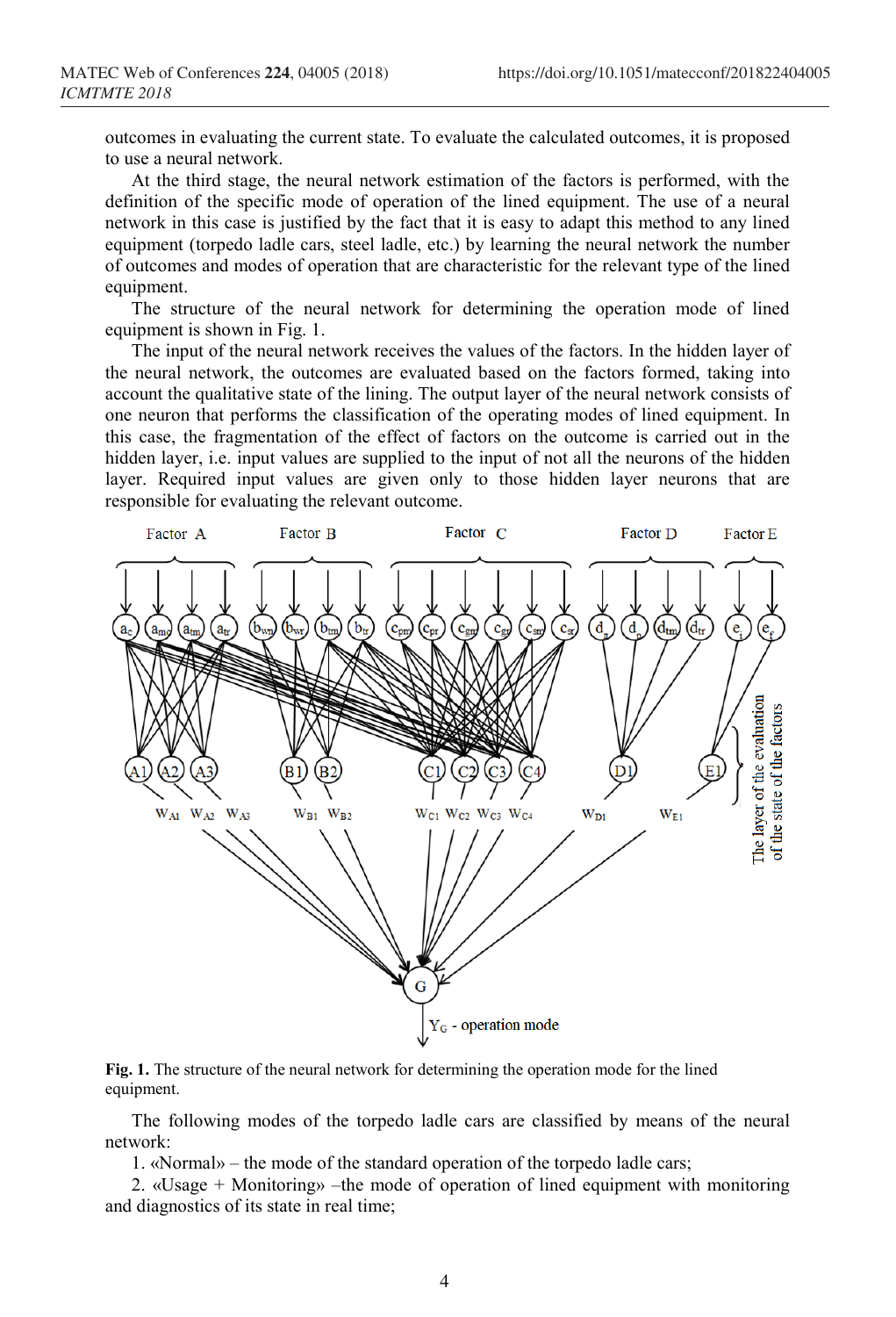3. «Inspection» – the mode of operation of the lined equipment with non-critical lining burnings, characterized by mandatory visual inspection of the lining after transportation;

4. «Diagnostic and Repair» – the mode of removal from the standard operation of the lined equipment for trouble-shooting and repair due to critical damages of the lining and housing;

5. «Not Used» – the mode of removal from the normal operation of the lined equipment due to the lack of necessity;

6. «Not Used + Repair» – a mode of removal from the standard operation due to the lack of necessity, with trouble-shooting and repair.

For the proposed structure of a neural network, the use of a sigmoid activation function is offered. The network was trained according to the back propagation algorithm [9]. The training sample comprised 620 sets of factors, compiled for the period 2014-2016 for the torpedo ladle cars of PM350 type, used at Alchevsk Iron and Steel Works. As a control and test samples, 580 sets of factors were used for every sample, affecting the possibility of using PM350 torpedo ladle cars at Alchevsk Iron and Steel Works.

To measure the quality of the classification of operating modes for torpedo ladle cars, applying a neural network, the mean square error (MSE) was assessed. In the paper, the graphs of training errors and classification of operating modes of torpedo ladle cars are constructed (Figure 2).



**Fig. 2.** Dependencies of training error (EL) and classification (EG) for a neural network

Based on these dependencies, the number of training epochs for the proposed structure of the neural network was optimally determined as 370 training epochs. The error in the classification of the operating mode of the torpedo ladle cars was 0.1301.

The support of decision making in the process of monitoring and diagnostics of the torpedo ladle cars is the automatic determination of the operating mode applying the proposed method. Based on the method, the technologist decides what mode of operation for the torpedo ladle cars to choose. In addition, using the apparatus of neural networks, it becomes possible to train the diagnostic system implementing this method, with regard to the influence of new factors, both for new types of torpedo ladle cars (for example, MP600AC) and for other types of lined equipment (steel ladles)

### **3 Conclusion**

A neural network approach was developed to support the decision-making on the choice of the operational mode for lined equipment. This approach differs from the existing neural network assessment of the factors influencing the utilization of lined equipment. It automates the operation of evaluating the operational mode of lined equipment and makes it